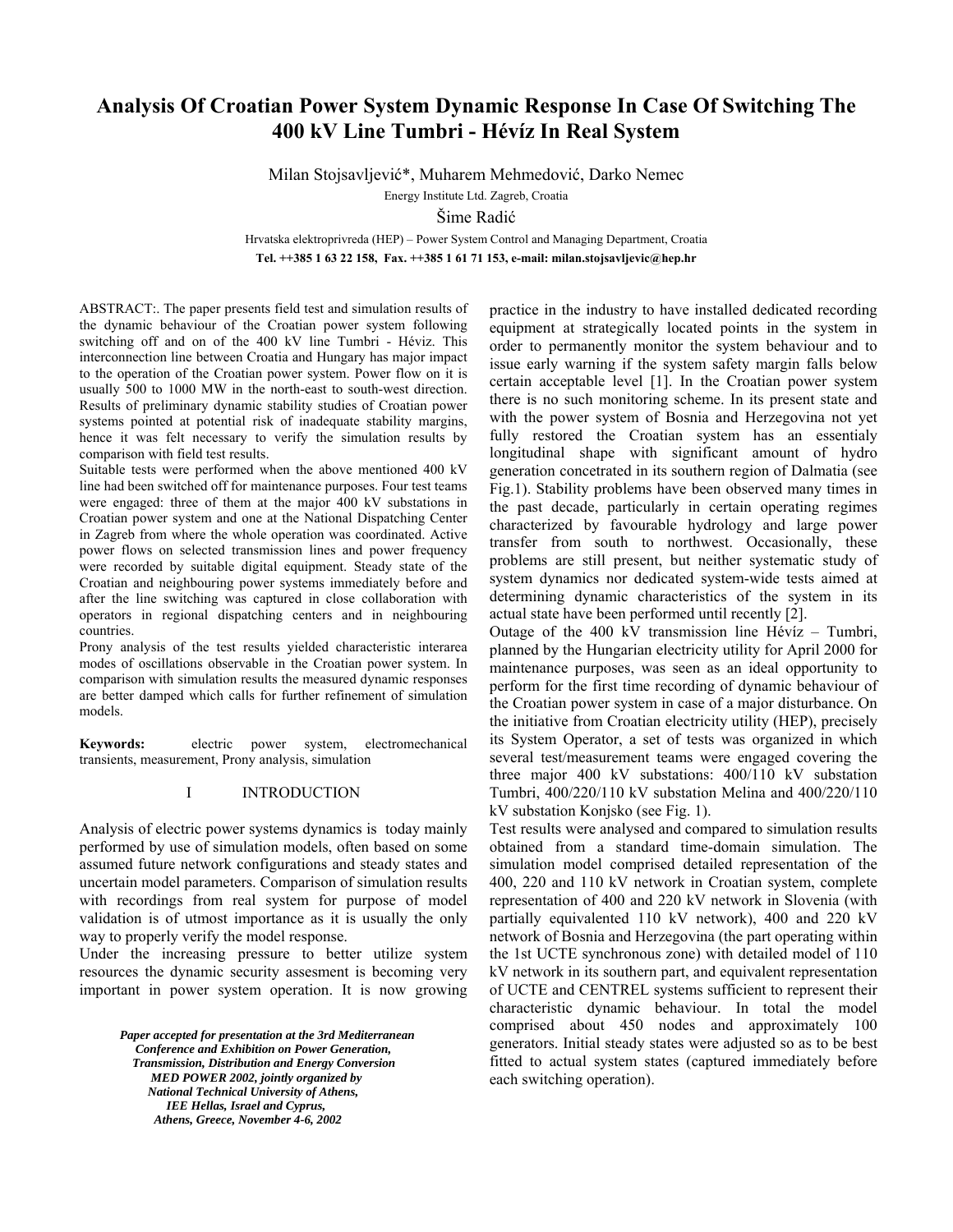### II ORGANIZATION OF TESTS

Two tests were conducted: the first one was switching the 400 kV line Tumbri – Hévíz off on 5th April (P01) and the second was switching on that line (on April 6th, P02). Because of system-wide impact of these operations and interaction with neighbouring systems, and regarding the number of experts of different specialities involved in performing the tests, the whole endeavour obviously required very careful preparation and planning. Coordination between participants was given particular attention. An operational programme was elaborated specifying all relevant details concerning (i) test procedures at the three test points in the Croatian system (TP8 Tumbri, TP9 Melina and TP10 Konjsko), (ii) collecting steady-state data in Croatian system and neighbouring systems before and after the system transient, and (iii) details of coordination scheme and organization of the communication system.

The tests were carried out by expert teams from Energy Institute Zagreb, HEP (System operator), Faculty of Electrical Engineering in Zagreb and Končar-INEM, in collaboration with experts and operational staff in national dispatching centres (NDCs) of Slovenia, Hungary and Bosnia and Herzegovina.



Figure 1 400 and 220 kV Croatian transmission network and disposition of test points (TP)

Basically, each test consisted of the following steps:

(i) quasi-simultaneous capturing of system configuration and steady-state (line power flows, bus voltages) in Croatian and neighbouring power systems (Hungary, Slovenia, Bosnia and Herzegovina); approximately two minutes before each switching operation (obtaining the closest possible approximation to a "snapshot" of the pre-disturbance steady-state of the system)

- (ii) recording of dynamic response of characteristic quantities, during at least 160 seconds following the disturbance (i.e. the switching operation)
- (iii) quasi-simultaneous capturing of transmission network configuration and steady-state values (line power flows, bus voltages) in Croatian and neighbouring power systems (Hungary, Slovenia, Bosnia and Herzegovina); approximately two minutes after each switching operation ("snapshot" of the post-disturbance steadystate)

Due to very short time available for preparation, signals from the existing measuring transducers were used for recording of system dynamics. While being aware that dedicated transducers would be better suited for this purpose, it was judged, on basis of their properties, that the existing transducers would be quite acceptable. In addition, one frequency transducer had been temporarily installed in substation Konjsko because the largest frequency excursions was expected to occur there.

Operating personnel at regional dispatching centres (RDCs) in Croatia (i.e. RDCs Rijeka, Osijek and Split), in the NDCs of the neighbouring systems (Ljubljana, Budapest, Sarajevo) and staff in the Croatian NDC in Zagreb were involved in recording steady-state data. Strictly speaking, those system state "snapshots" were not exactly simultaneous because it was not possible at the time, given the technical limitations of the existing equipment at dispatching centres, to get true "snapshots" of system state at the moment when appropriate command was issued by the main test coordinator. Instead, screen reports have been stored and subsequently printed out. Steady-state data for Croatian system have also been supplemented by the results of steady-state estimator at the NDC Zagreb.

Time responses of active power flows and frequency have been recorded during the transient periods following the switching operations. Digital recording equipment was used: transient recorder ABB Goertz SE560/561 (at Tumbri), oscilloscope LeCroy 9304AM (at Melina) and PC-based data acquisition system WaveBook (at Konjsko). Manual triggering upon a command issued by the test coordinator was applied.

### III ANALYSIS OF TEST RESULTS

# A Method of Analysis

Recorded time-domain response of N selected measured quantities (recorded signals  $y_1(t)$ ,  $l=1,2..N$ ) represent complex system motion resulting from the interaction between individual generating units, groups of units and system areas. Prony analysis [3] has been performed on a carefully chosen segment of each recorded signal (see Figs 2 and 4, left) taken as input signal. In this process an equivalent linear system is identified from each  $(l-th)$  input signal  $y_1(t)$ , its order and parameters being determined so that its response  $y_{rl}(t)$  is fitted to original input signal  $y_1(t)$  with desired accuracy in the least squares sense. Quality of identification (index of match between the original signals and the equivalent system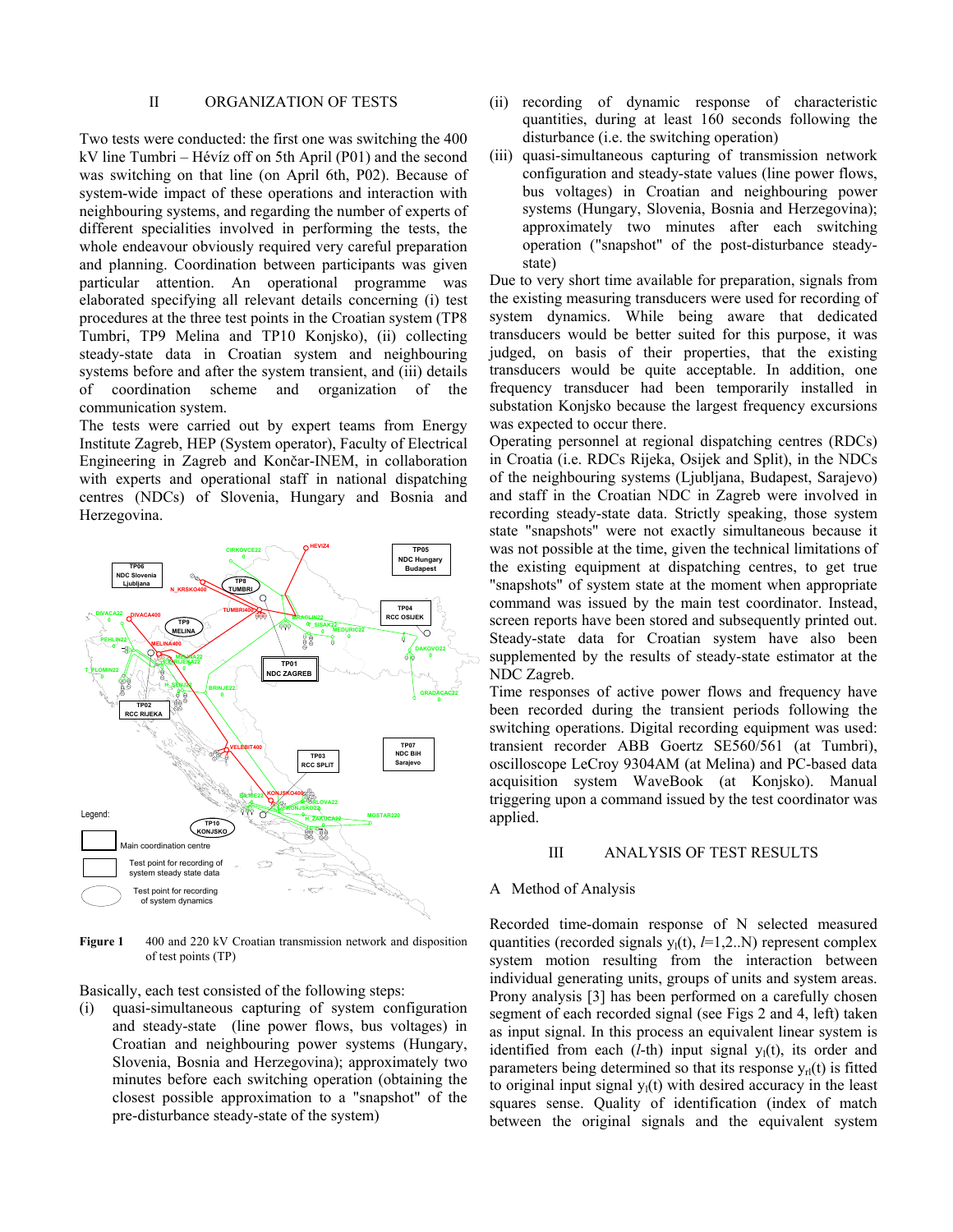responses) is expressed in terms of signal-to-noise ratio (SNR).

The substitute response  $y_{rl}(t)$  is a sum of M simple oscillatory and aperiodic *real* time-domain responses, or signal components  $y_{rl,m}(t)$ ,  $m=1,2...M$ . Each of them is determined by eigenvalues of the linear system and by its initial amplitude and phase, also obtained from Prony analysis. Note that *m*-th oscillatory signal component corresponds to a pair of complex eigenvalues  $\lambda_{i,i+1} = \alpha_m \pm j \omega_m$ , while an aperiodic component corresponds to a single real eigenvalue  $\lambda_i = \alpha_m$ .

Since the identified modal content could contain components of little or no interest, the next step is to determine the most significant modes identified from each signal. This could be done by computing "signal strengths"  $W_m$  of individual components, proportional to signal energy:

$$
W_m = \int_{t_0}^{\infty} \left[ y_{rl,m}(t) \right]^2 dt \tag{1}
$$

where  $y_{rl,m}(t)$  is the *m*-th component of signal *l*, corresponding to a mode *m* with positive damping  $(\zeta>0)$ . It is now possible to define relative strengths with respect to the "strongest" component, then to order components by decreasing relative strengths and finally to reject those with strengths below some predetermined threshold (e.g. 5%). The eigenvalues (modes) that correspond to the retained signal components are then considered dominant in the given signal.

Since input signals are analysed individually, certain dispersion of identified modes, caused by varying quality of input signals, should be expected. To avoid that problem completely, it would be necessary to analyse all the recorded signals simultaneously, treating them as a response of a multioutput system. however, that would require much larger number of inputs (measurements) than it was available in this case. Better input signal quality (e.g. achieved by using dedicated measuring transducers) would also enhance the quality of identification.

### B Presentation of Results

Results of measurement and time-domain simulation using non-linear power system model, as well as Prony analysis results, are shown in two figures for each case (P01 and P02). Measured and simulated time-domain responses of active power flows on the selected 400 and 220 kV transmission lines and frequency deviation at the 400 kV node Konjsko are shown simultaneously in the first figure. Segments of measured signals taken as inputs for Prony analysis (in duration of 8 seconds) are indicated by bold line. Signal-tonoise ratio indicating quality of Prony estimate and initial (pre-disturbance) values of power flows are also shown for each measured signal.

Prony analysis results are given in the next figure. Significant identified modes (eigenvalues) are shown on the left in the complex plane (note that only the fourth quadrant is shown for sake of clarity, i.e. oscillatory modes corresponding to complex pairs of eigenvalues are represented only by the eigenvalues with positive imaginary part).

Due to dispersion of identification results groups of modes will occur instead of clearly defined individual modes. Such groups are here enclosed in circles with approximate average frequency and damping ratio indicated above the line. Modal contents of input signals represented by a bar-graph showing relative strengths of modal components in each measured signal is shown on the right side of the same figure. Each group of bars represents strengths of dominant modes in one input signal. Height of each bar is proportional to the relative strength of a component expressed in percentage of the strength of the dominant component in that group. Up to five most significant components per signal are shown, provided their relative strengths are at least equal to 5%. Natural frequency  $f_0$  and damping ratio  $\zeta$  of the modal component are also shown above each bar.

C Dynamic Behaviour of Croatian Power System Following Switching the 400 kV Line Tumbri-Hévíz Off (Case P01)

The 400 kV interconnection line Tumbri – Hévíz was switched off on April 5th, 2000 at 7:20. Immediately before the switching there was approximately 260 MW flowing on that line in the direction from Heviz (Hungary) to Tumbri (Croatia). Croatian power system was in its normal configuration with all 400 and 220 kV lines in operation. Around 140 MW was flowing from the 220 kV node Gradačac (BiH) to the 220 kV node Đakovo (Croatia).

Measured and simulated time-domain responses of active power flows on the selected 400 and 220 kV transmission lines, and of frequency deviation at Konjsko, are shown together in fig. 2. Compared to simulation (left), real system responses (right) are characterized by much better damping and somewhat lower frequency of the dominant mode oscillations. It can be seen, too, that the pre-disturbance power flows from the model differ from those measured in the real system. These differences are mainly caused by simplifications in the model of BiH system used at the time. In spite of the shortcomings of the model, the simulation results were found quite useful in preparation of tests.

Prony analysis results are given in figure 3. Quality of identification was quite good with SNR exceeding 30 dB in the worst case. Even better quality (SNR over 40 dB) has been achieved for the signals in which there was a clearly recognizable dominant oscillatory mode (see fig.2, left).

The encircled group in fig. 3 (left) represents the interarea mode (0.63 Hz) of the southern part of power systems of Croatia and BiH, which is clearly dominant in the power flows on the lines incident with the substation Konjsko (Konjsko-Mostar, Konjsko-Velebit, Konjsko-Brinje) and on the 400 kV line Melina – Divača. In power flows on lines Konjsko-Velebit and Brinje-Konjsko there is a weakly damped 0.33 Hz mode, also observable in the power flow on line Tumbri-Krško. Considering accuracy and resolution of measurement, accuracy of identification in case of the dominant interarea mode is quite acceptable. Low-frequency UCTE /CENTREL modes [4] can also be observed, but due to limited quality of measurements they could not have been identified with better accuracy.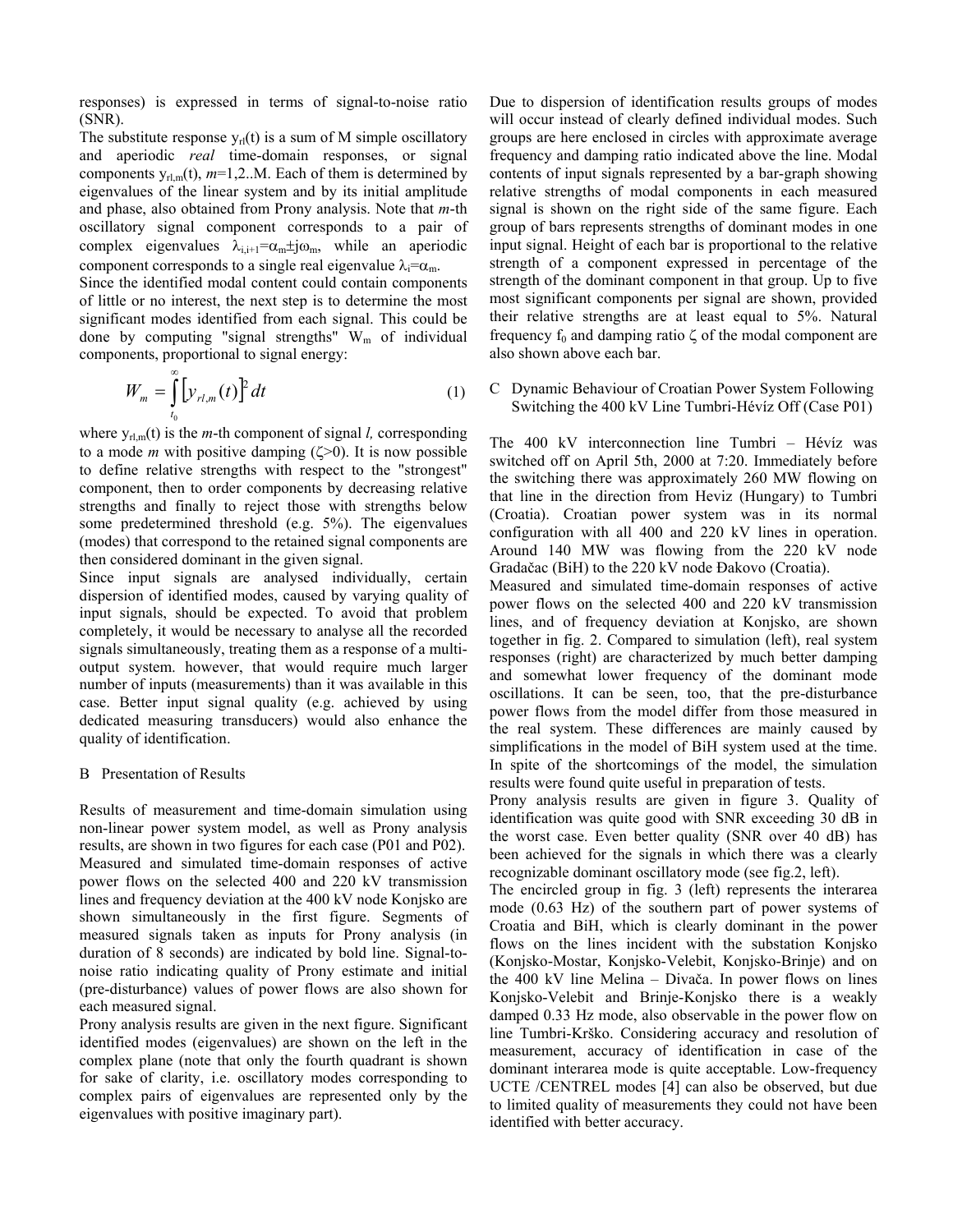

**Figure 2** Measured (left) and simulated (right) time-domain responses of active power flows on transmission lines and frequency deviation at 400 kV node Konjsko upon switching off the 400 kV line Tumbri – Hévíz (case P01)



**Figure 3** Results of Prony analysis of measured active power flow responses upon switching off the 400 kV line Tumbri – Heviz (P01) complex-plane representation of significant modes (left) and signal components strengths (right)

Dynamic behaviour of Croatian power system upon switching off of the 400 kV line Tumbri-Hévíz with initial flow of 260 MW is stable and well-damped. The predisturbance system state was rather favourable from stability point of view. For illustraton of the disturbance intensity, maximum amplitude of frequency deviation at Konjsko was approximately 60 mHz<sub>pp</sub> (peak-to-peak), maximum amplitude of power swing in the 400 kV line Melina – Velebit about 55 MW<sub>pp</sub> and on the 400 kV line Melina – Divača about 50 MW<sub>pp</sub> (see fig. 2).

D Dynamic Behaviour of Croatian Power System Upon Switching On of the 400 kV Line Tumbri-Hévíz (P02)

The 400 kV interconnection line Tumbri – Hévíz was switched on again on April  $6<sup>th</sup>$  2000 at 22:00. Croatian power system was again in its normal configuration with all 400 and 220 kV lines in operation. Immediately before the switching there was approximately 145 MW flowing from BiH to 220 kV node Đakovo via the 220 kV line Gradačac – Đakovo (see fig. 1).

Responses of active power flows on lines and of frequency deviation at 400 kV node Konjsko to the disturbance caused by switching on the line are shown in fig. 4.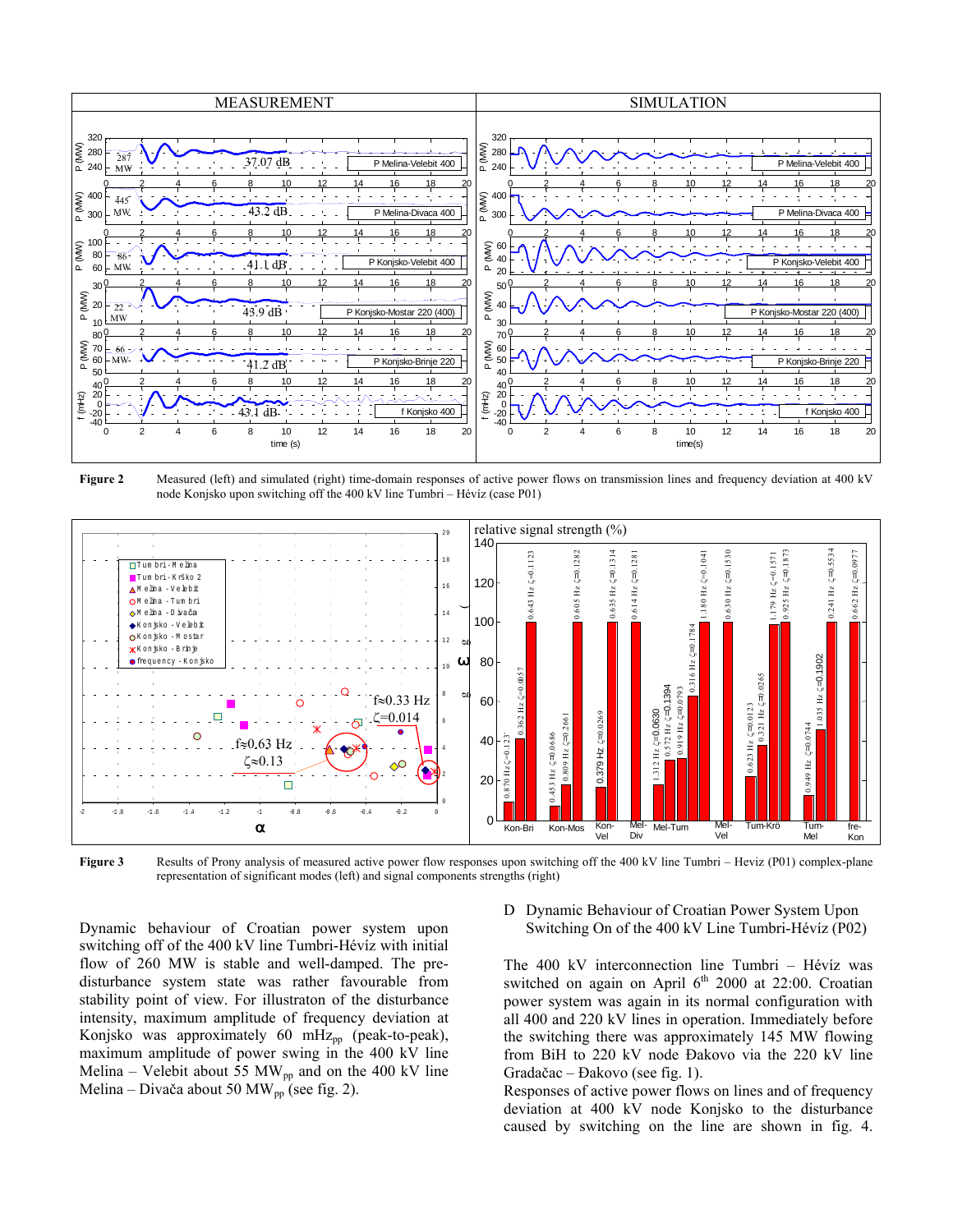Dynamic behaviour of Croatian power system is stable though not so well damped as in the first test. Settling time was approximately 12 seconds. Maximum amplitude of active power flow deviation was 120 MW<sub>pp</sub> on 400 kV line Melina – Velebit and 90 MW<sub>pp</sub> on 400 kV line Melina –

Divača. Maximum amplitude of the frequency deviation at Konjsko was 126 mHz<sub>pp</sub>. Power flow on the line Tumbri-Heviz in the post-disturbance steady state was approximately 330 MW.

Prony analysis results are shown in fig. 5. Quality of identification is again high (SNR in dB in Fig.4 - left). Dominant interarea oscillations, already discernible from time-domain responses (fig. 4), are confirmed by modal

contents of the signals (fig. 5, right). Frequency of the dominant-mode oscillations is somewhat higher (0.65 Hz) and damping ratio is lower than in the previous test (P01). This was according to expectations because the connection of the southern hydro generators to the UCTE is "tighter" when the 400 kV line Tumbri-Hévíz is in operation. One UCTE/CENTREL mode (0.28 Hz) is clearly observable. Simulation results agree pretty good with measurements but are conservative, with higher oscillation frequency and lower damping of the dominant interarea mode than in the real system. Obviously, the simulation model need to be further improved, in particular the model of the BiH power system.



**Figure 4** Measured (left) and simulated (right) time-domain responses of active power flows on transmission lines and frequency deviation at 400 kV node Konjsko upon switching on the 400 kV line Tumbri – Hévíz (P02)



**Figure 5** Results of Prony analysis of measured active power flow responses upon switching on the 400 kV line Tumbri – Heviz (**P02**); complex-plane representation of significant modes (left) and signal components strengths (right)